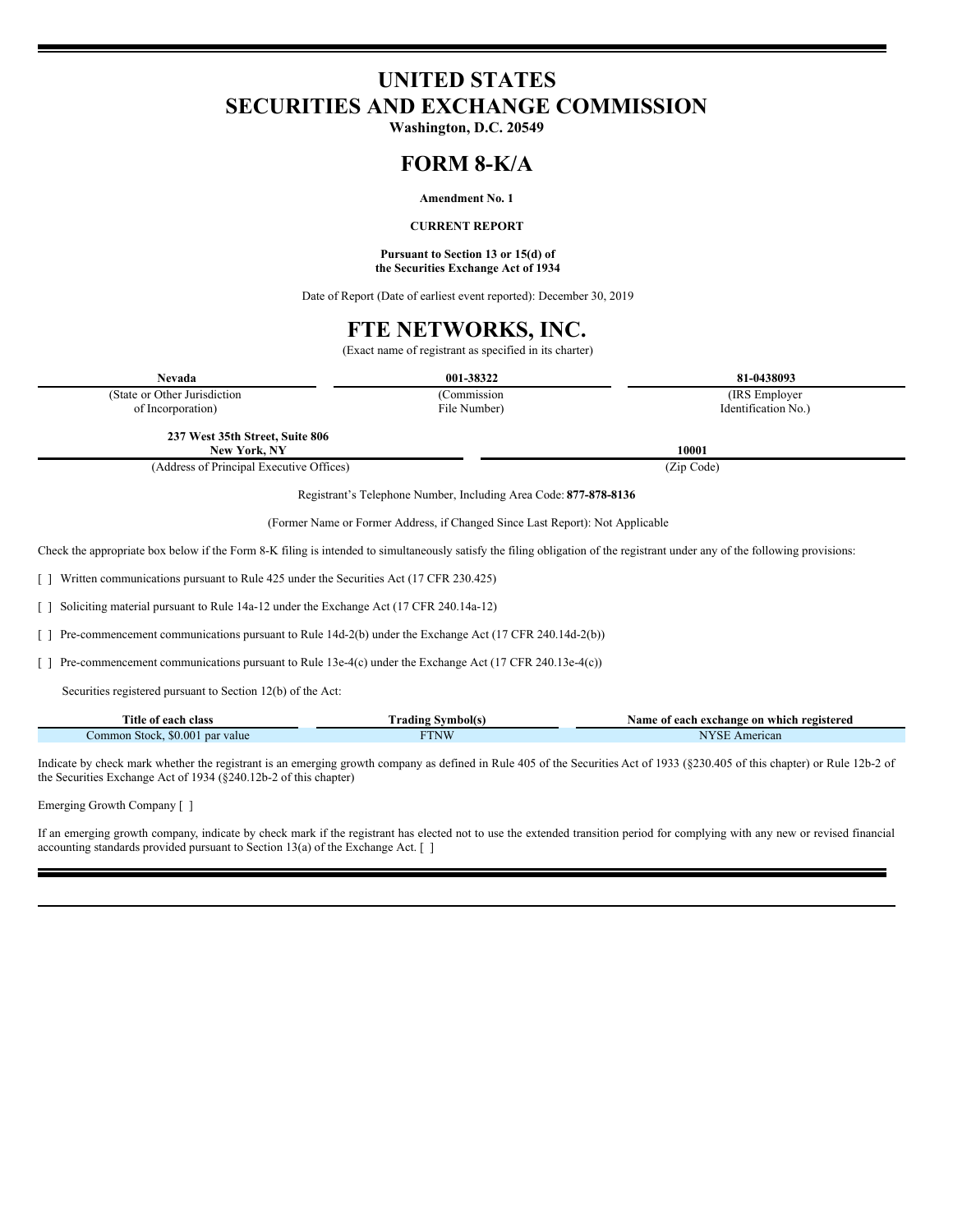#### **Explanatory Note**

Pursuant to the requirements of the Securities Exchange Act of 1934, as amended, FTE Networks, Inc. (the "Company") hereby amends the Company's Current Report on Form 8-K filed on December 30, 2019 (the "Initial Report") to provide the historical financial information required by Item 9.01 relating to the Company's previously announced acquisition of a real estate asset portfolio consisting of 3,184 rental homes located across the United States.

This report should be read in conjunction with the Initial Report.

#### **Item 9.01 Financial Statements and Exhibits**

## (a) Finance Statements of Business Acquired

The statements of revenues and certain expenses of real estate operations acquired on December 30, 2019 for the nine and twelve months ended September 30, 2019 and the year ended December 31, 2018, along with the accompanying notes to the statements of revenues and certain expenses for the periods presented, are filed as Exhibit 99.1 to this Current Report on Form 8-K/A and are incorporated by reference herein.

## (d) Exhibits

| Exhibit No. | Description                                                                                                                                            |
|-------------|--------------------------------------------------------------------------------------------------------------------------------------------------------|
| 23.1        | Consent of Turner Stone & Company, L.L.P.                                                                                                              |
| 99.1        | Statements of Revenues and Certain Expenses of Real Estate Operations with Independent Auditors' Report for the Nine and Twelve Months ended September |
|             | 30, 2019 and for the Year ended December 31, 2018, and the Notes to the Statements of Revenues and Certain Expenses for the Periods Presented.         |
|             |                                                                                                                                                        |

2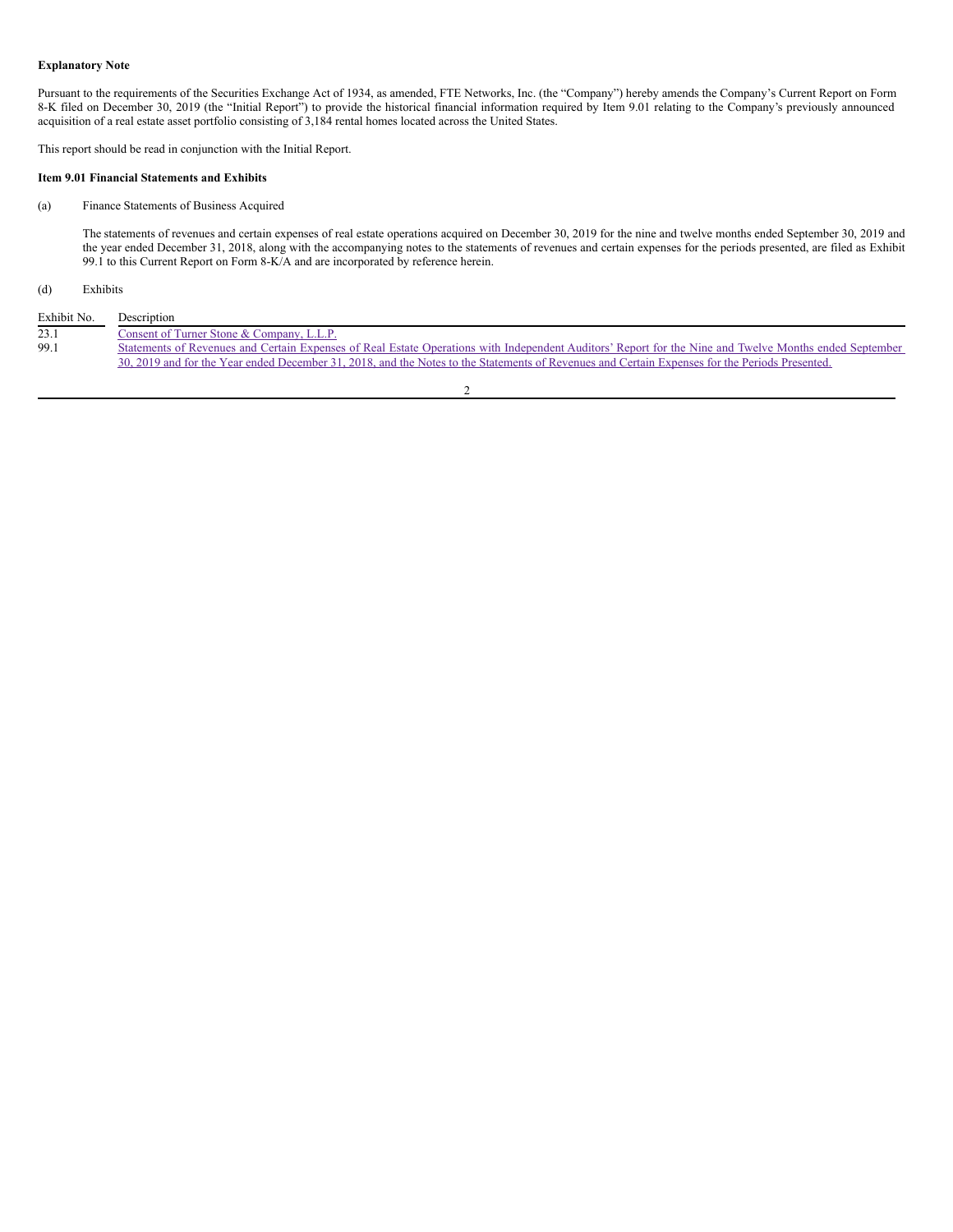## **SIGNATURES**

Pursuant to the requirements of the Securities Exchange Act of 1934, the registrant has duly caused this report to be signed on its behalf by the undersigned, thereunto duly authorized.

|                      | FTE NETWORKS, INC.<br>(Registrant) |                                 |  |
|----------------------|------------------------------------|---------------------------------|--|
| Date: March 13, 2020 |                                    | /s/ Michael P. Beys             |  |
|                      | Name:                              | Michael P. Beys                 |  |
|                      | Title:                             | Interim Chief Executive Officer |  |
|                      |                                    |                                 |  |
|                      |                                    |                                 |  |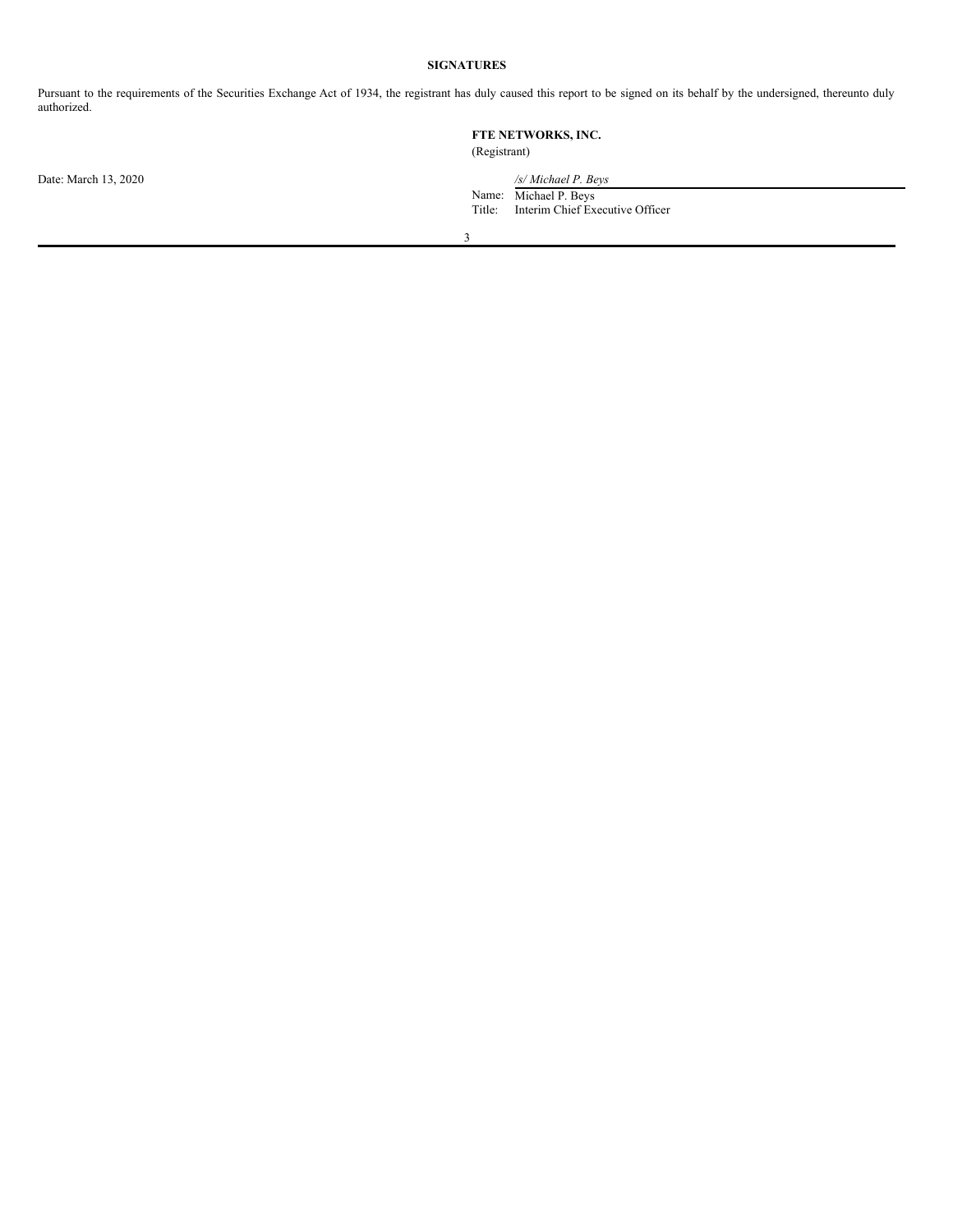### **Consent of Independent Auditor**

<span id="page-3-0"></span>FTE Networks, Inc. New York, New York

We hereby consent to the incorporation by reference in the Registration Statement on Form S-8 (No. 333-225240) of FTE Networks, Inc. of our report dated March 2, 2020 relating to the statement of revenues and certain expenses of a specified rental home portfolio for the nine and twelve months ended September 30, 2019 and the year ended December 31, 2018, which report appears in this Current Report on Form 8-K/A (Amendment No.1) of FTE Networks, Inc. dated March 13, 2020.

*/s/ Turner, Stone & Company, L.L.P.*

Dallas, Texas March 13, 2020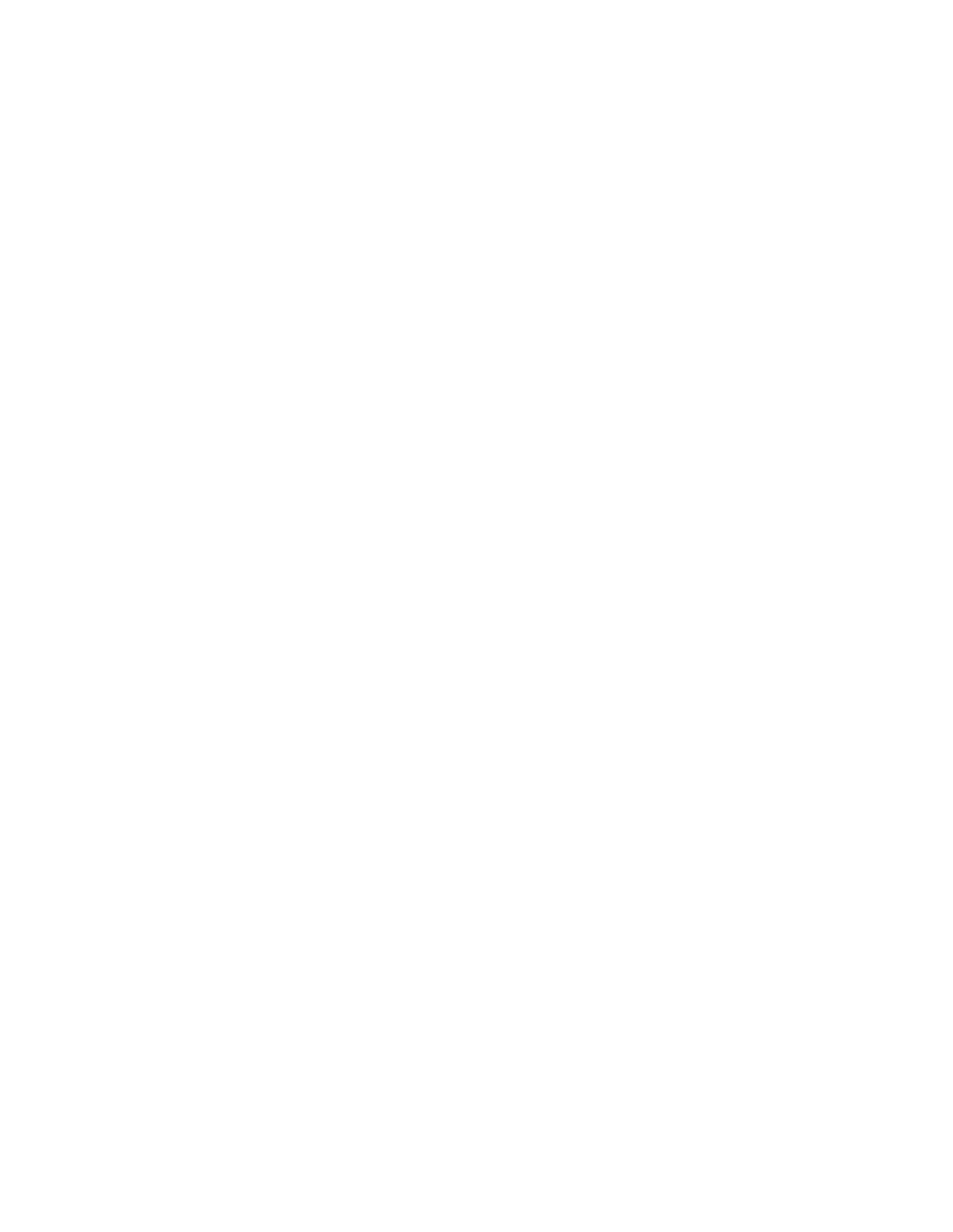## REAL ESTATE OPERATIONS ACQUIRED DECEMBER 30, 2019

STATEMENTS OF REVENUES AND CERTAIN EXPENSES

WITH INDEPENDENT AUDITORS' REPORT

FOR THE NINE MONTHS AND TWELVE MONTHS

ENDED SEPTEMBER 30, 2019

AND FOR THE YEAR ENDED DECEMBER 31, 2018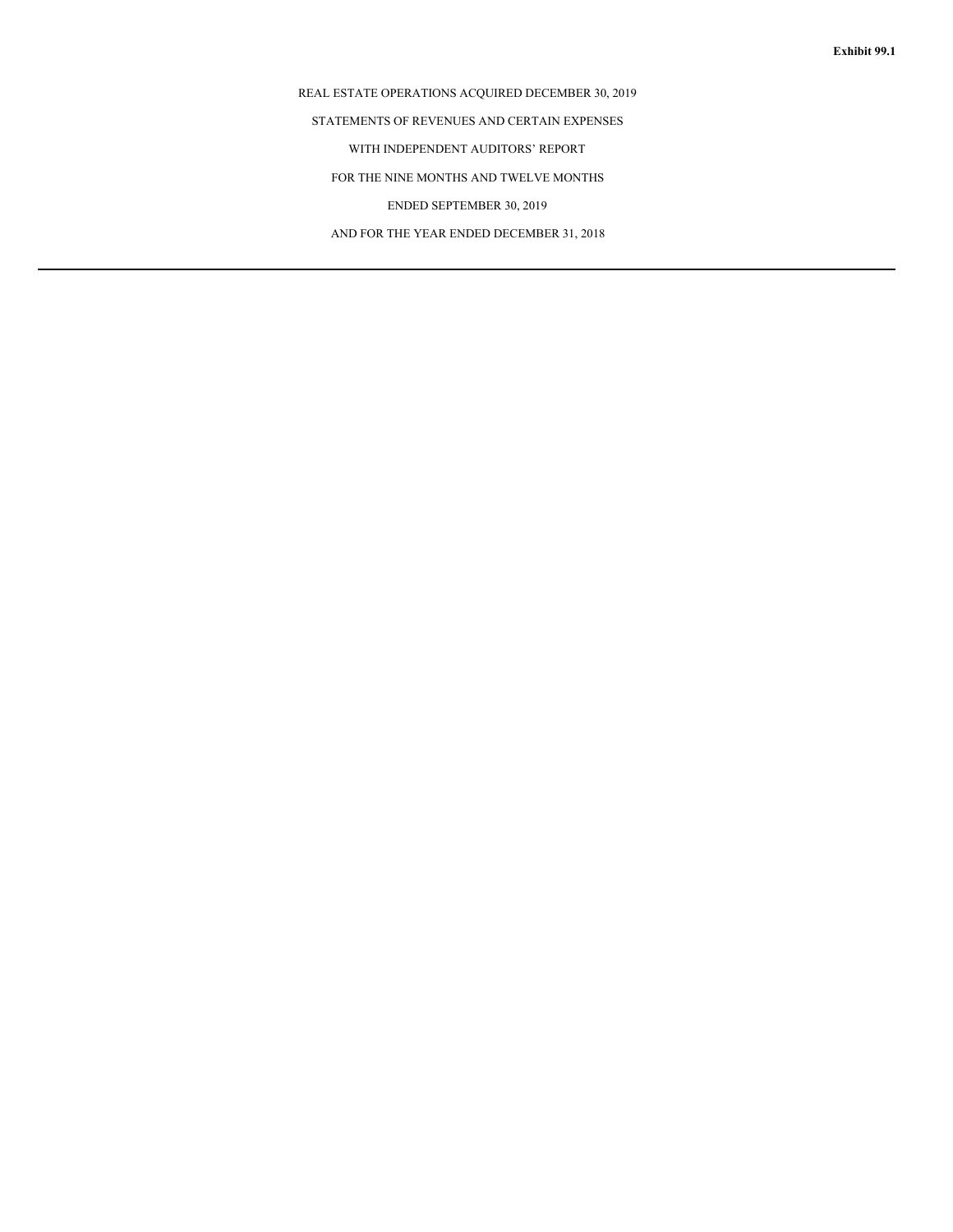## **REAL ESTATE OPERATIONS ACQUIRED DECEMBER 30, 2019**

## **TABLE OF CONTENTS**

| <b>Independent Auditors' Report</b>                 | Pages 2-3 |
|-----------------------------------------------------|-----------|
|                                                     |           |
| <b>Statements of Revenue and Certain Expenses</b>   | Page 4    |
|                                                     |           |
| Notes to Statements of Revenue and Certain Expenses | Pages 5-6 |
|                                                     |           |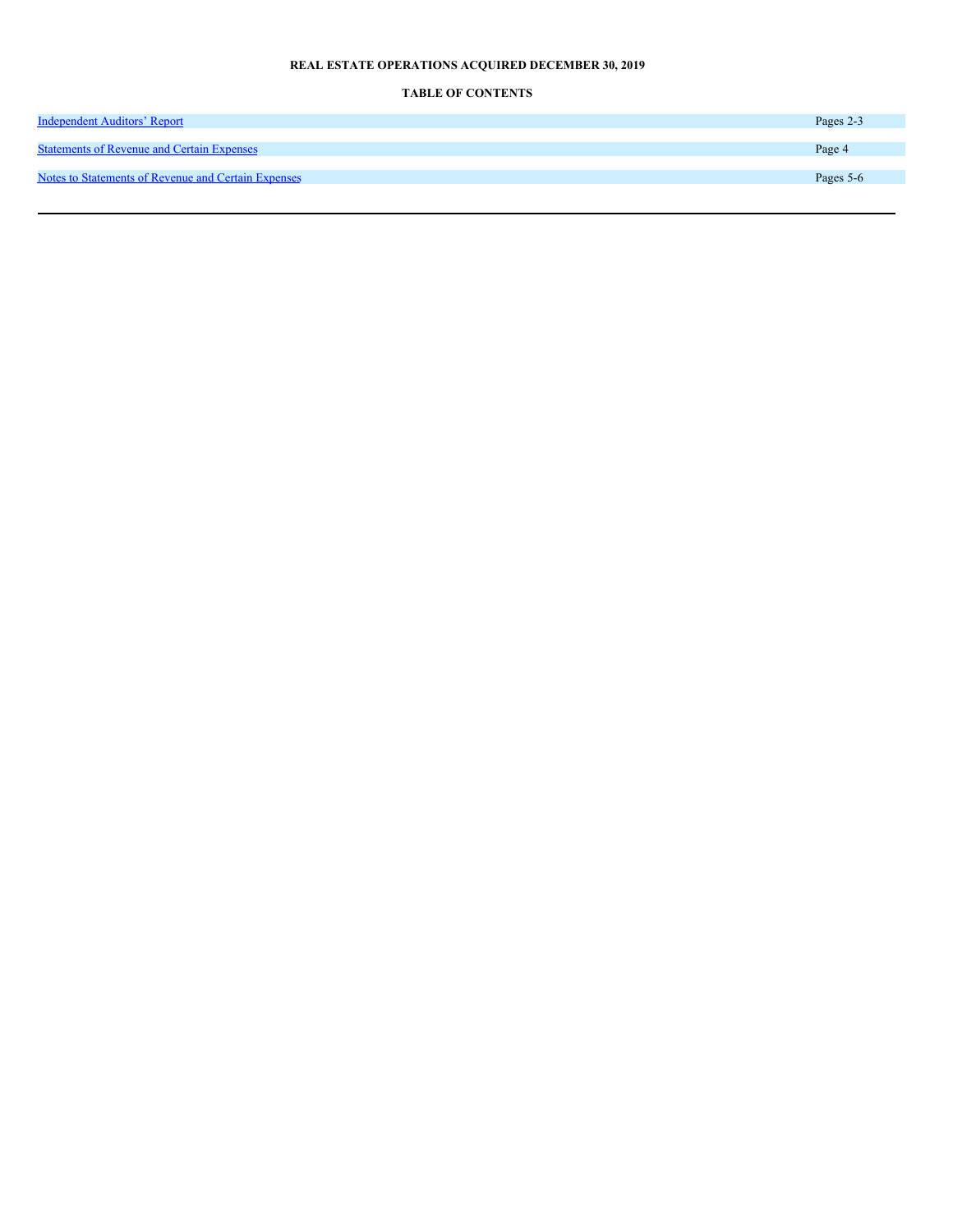<span id="page-7-0"></span>*Your Vision Our Focus*



#### Independent Auditors' Report

To the Board of Directors FTE Newtork, Inc.

We have audited the accompanying statements of revenues and certain operating expenses of Rental Homes Portfolio for the nine months ended September 30, 2019 and the year ended December 31, 2018, and the trailing twelve months ended September 30, 2019.

#### *Management's Responsibility for the Financial Statements*

Management is responsible for the preparation and fair presentation of the statements of revenues and certain operating expenses in accordance with accounting principles generally accepted in the United States of America; this includes the design, implementation, and maintenance of internal control relevant to the preparation and fair presentation of the statements of revenues and certain operating expenses that is free from material misstatement, whether due to fraud or error.

#### *Auditor's Responsibility*

Our responsibility is to express an opinion on the statements of revenues and certain operating expenses based on our audit. We conducted our audit in accordance with auditing standards generally accepted in the United States of America. Those standards require that we plan and perform the audit to obtain reasonable assurance about whether the statements of revenues and certain operating expenses is free from material misstatement.

An audit involves performing procedures to obtain audit evidence about the amounts and disclosures in the statements of revenues and certain operating expenses. The procedures selected depend on the auditors' judgment, including the assessment of the risks of material misstatement of the statements of revenues and certain operating expenses, whether due to fraud or error. In making those risk assessments, the auditor considers internal control relevant to Rental Portfolio's preparation and fair presentation of the statements of revenues and certain operating expenses in order to design audit procedures that are appropriate in the circumstances, but not for the purpose of expressing an opinion on the effectiveness of Rental Portfolio's internal control. Accordingly, we express no such opin ion. An audit also includes evaluating the appropriateness of accounting policies used and the reasonableness of significant accounting estimates made by management, as well as evaluating the overall presentation of the statements of revenues and ertain operating expenses. We believe that the audit evidence we have obtained is sufficient and appropriate to provide a basis for our audit opinion.

Turner, Stone & Company, L.L.P. Accountants and Consultants 12700 Park Central Drive, Suite 1400 Dallas, Texas 75251 Telephone: 972-239-1660/ Facsimile: 972-239-1665 Toll Free: 877-853-419 5 Web site: turnerstone .com



 $\overline{2}$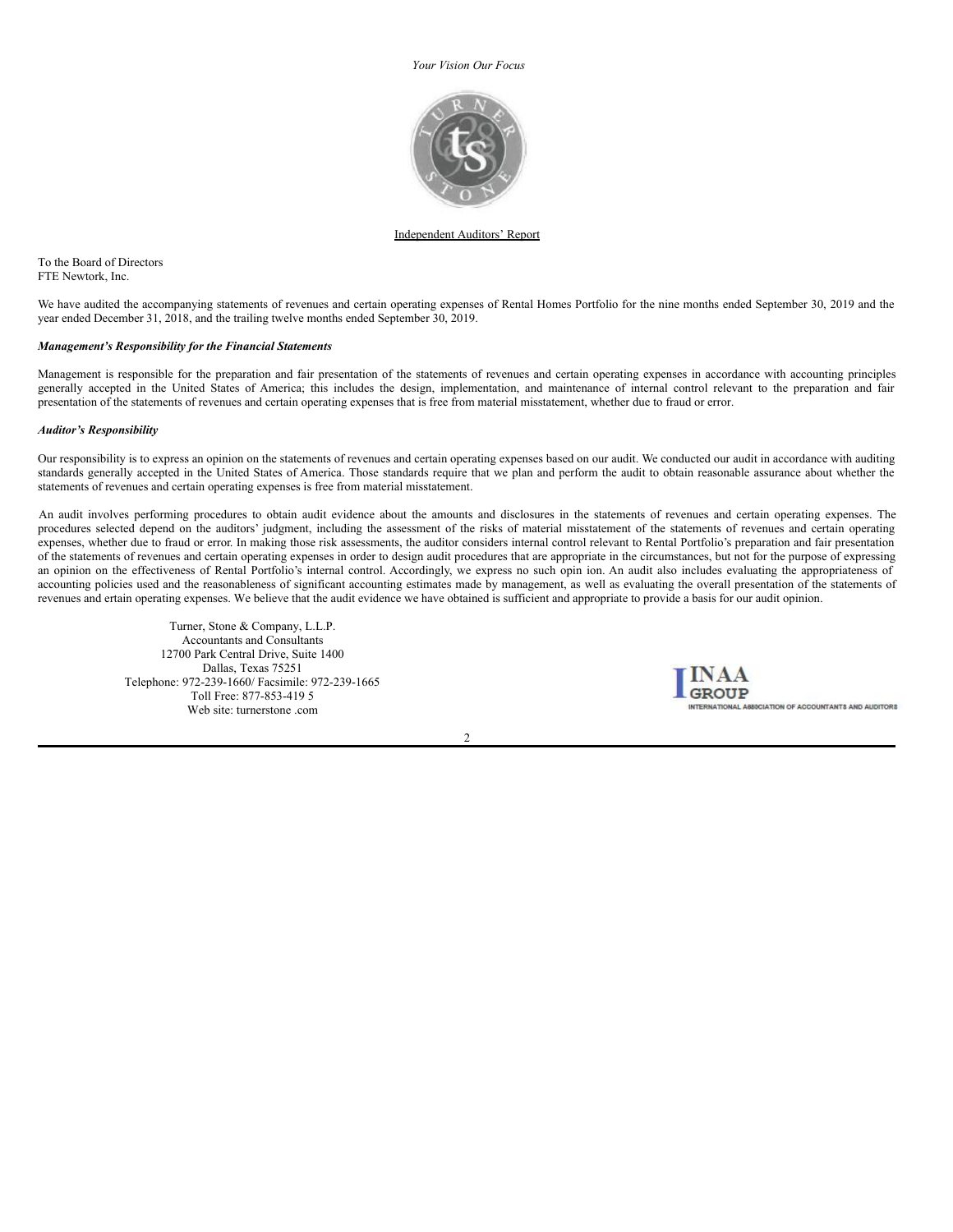#### <span id="page-8-0"></span>*Opinion*

In our opinion, the statements of revenues and certain expenses referred to above presents fairly, in all material respects, the statements of revenues and certain expenses of Rental Homes Portfolio for the nine months ended September 30, 2019 and the year ended December 31, 2018, and the trailing twelve months ended September 30, 2019 in accordance with accounting principles generally accepted in the United States of America.

#### *Emphasis of Matter*

The accompanying statements of revenues and certain expenses was prepared for the purpose of complying with rules and regulations of the U.S. Securities and Exchange Commission and for inclusion in a Current Report on Form 8-K of FTE Networks, Inc. as described in Note 2 to the statements of revenues and certain expenses and is not intended to be a complete presentation of Rental Homes Portfolio's revenues and expenses.

Turner, Stone & Company, L.L.P.

Certified Public Accountants Dallas, Texas March 2, 2020

3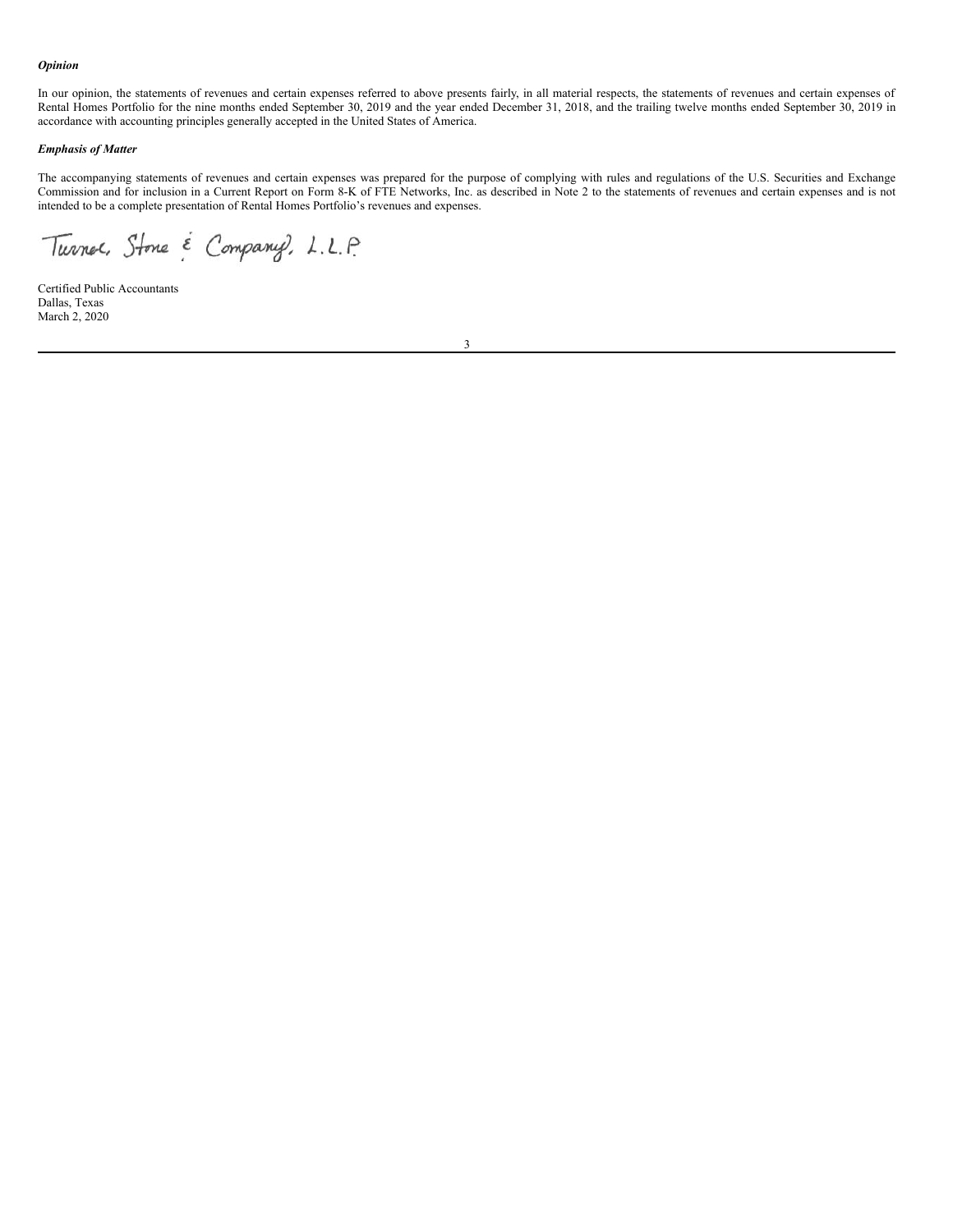#### <span id="page-9-0"></span>**REAL ESTATE OPERATIONS ACQUIRED DECEMBER 30, 2019 STATEMENTS OF REVENUES AND CERTAIN EXPENSES**

|                                        | Nine Months Ended  |     | Year Ended        |   | <b>Twelve Months Ended</b> |  |
|----------------------------------------|--------------------|-----|-------------------|---|----------------------------|--|
|                                        | September 30, 2019 |     | December 31, 2018 |   | September 30, 2019         |  |
| Revenues:                              |                    |     |                   |   |                            |  |
| Rental revenue                         | 10,398,166         | \$. | 14,837,436        | S | 13,969,078                 |  |
| Other income                           | 1,823,941          |     | 2,079,221         |   | 2,381,509                  |  |
| Total revenues                         | 12,222,107         |     | 16,916,657        |   | 16,350,587                 |  |
|                                        |                    |     |                   |   |                            |  |
| Certain expenses:                      |                    |     |                   |   |                            |  |
| Insurance                              | 920,826            |     | 1,125,467         |   | 1,197,067                  |  |
| Property taxes                         | 3,515,886          |     | 2,993,615         |   | 4,363,930                  |  |
| Management fees                        | 568,695            |     | 802,152           |   | 763,690                    |  |
| Total certain expenses                 | 5,005,407          |     | 4,921,234         |   | 6,324,687                  |  |
| Revenues in excess of certain expenses | 7,216,700          |     | 11,995,423        |   | 10,025,900                 |  |

See accompanying notes to the Statements of Revenues and Certain Expenses. 4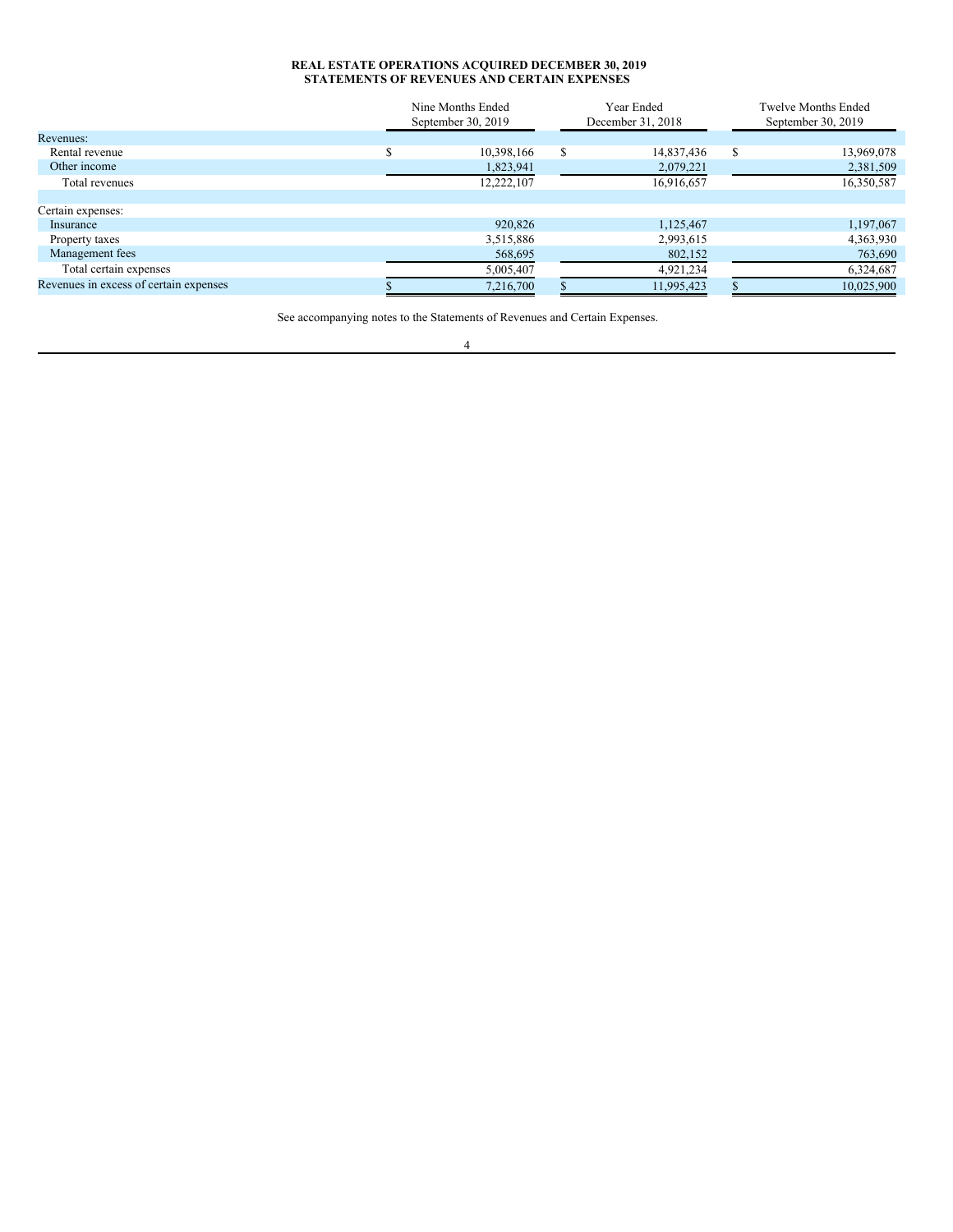#### <span id="page-10-0"></span>**REAL ESTATE OPERATIONS ACQUIRED DECEMBER 30, 2019 NOTES TO STATEMENTS OF REVENUE AND CERTAIN EXPENSES**

#### **Note 1. Description of Real Estate Acquired**

On December 30, 2019, FTE Networks, Inc. ("the Company") acquired approximately 3,200 properties ("the Property") from an unaffiliated third party (the "Seller"). The accompanying statements of revenue and certain expenses represents revenues and results of operations for the period preceding the acquisition of the properties by the Company. These properties are largely either class C or class D properties, with monthly rent charges ranging between \$300-\$800.

#### **Note 2. Basis of Presentation**

The accompanying statements of revenue and certain expenses have been prepared for the purposes of complying with Rule 3-14 of Regulation S-X promulgated by the U.S. Securities and Exchange Commission (the "SEC") under the Securities Act of 1933, as amended. Accordingly, the statements are not intended to be a complete presentation of the revenue and expenses of the Property for the nine months and twelve months ended September 30, 2019 and the year ended December 31, 2018. The statements include the historical revenue and certain expenses of the Property and exclude items that may not be comparable to the future operations of the Property. Items excluded consist of depreciation, amortization of deferred loan costs, interest expense, corporate expenses, and other costs not directly related to future operations. Amounts included in property management fees include routine compensation paid to a related party that manages property operations as disclosed in Note 3.

#### **Note 3. Summary of Significant Accounting Policies**

#### *Revenue Recognition*

The Company adopted Accounting Standards Update ("ASU") issued by the Financial Accounting Standards Board ("FASB") 2014-09, "Revenue from Contracts with Customers" (Accounting Standards Codification Topic 606) and adoption of the new standard had no impact on the accompanying statements of revenues and certain expenses. Rental income is recognized on a straight-line basis over the life of the respective lease when collectability is reasonably assured and the tenant has taken possession or controls the physical use of the leased asset. Tenant recoveries related to reimbursement of real estate taxes, insurance, and other expenses are recognized as revenue in the period the applicable costs are incurred.

#### *Use of Estimates*

The preparation of the statements of revenues and certain expenses in conformity with accounting principles generally accepted in the United States of America ("GAAP") requires management to make estimates and assumptions that affect the reported amounts of revenues and certain expenses. Actual results could differ from those estimates.

#### *Subsequent Events*

The Company has evaluated subsequent events for possible adjustment to, or disclosure in, the statements of revenue and certain expenses, through March 2, 2020, the date which the financial statements were issued. See Note 1 for discussion of the sale of the Property.